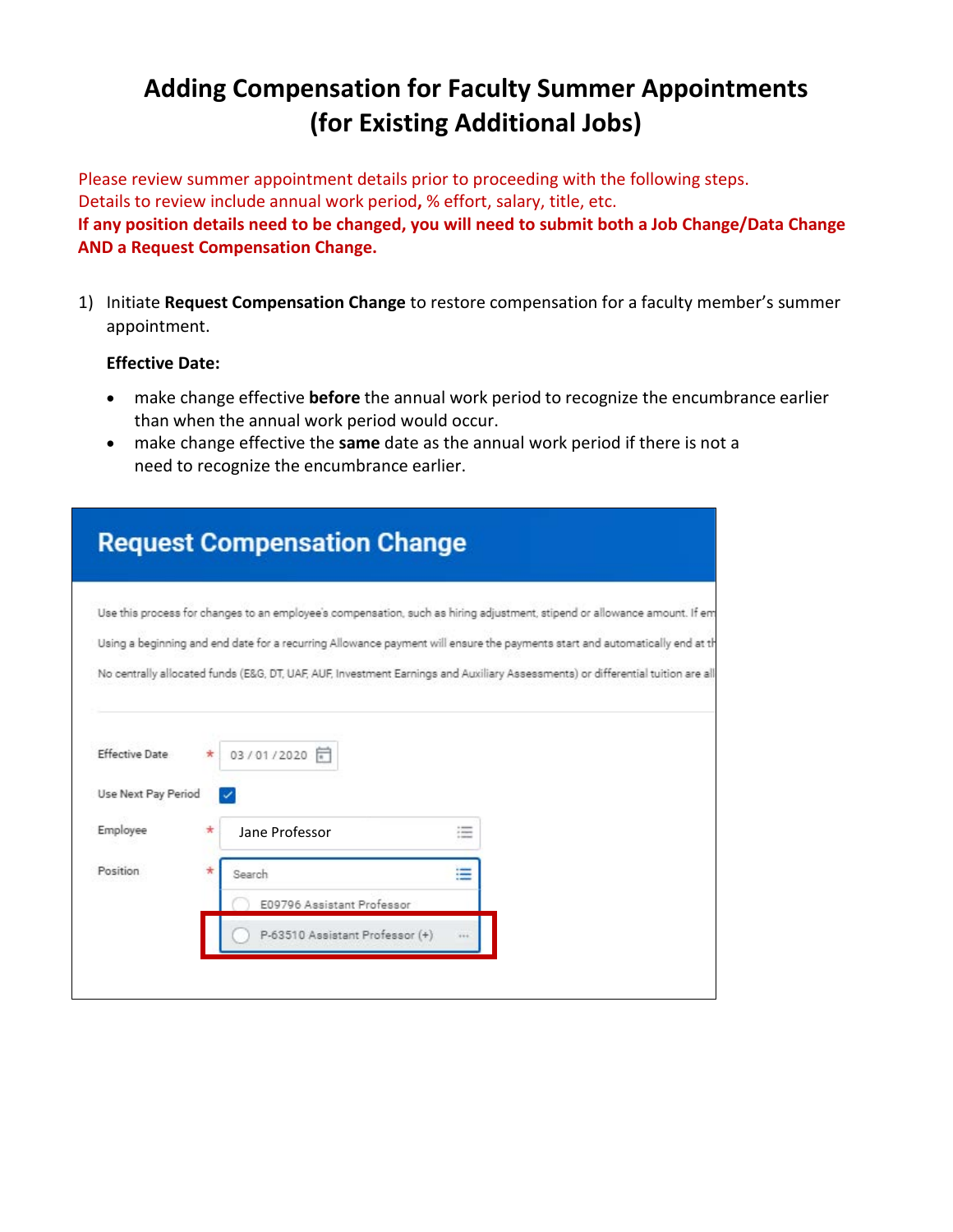| Ξ |  |  |
|---|--|--|
|   |  |  |
|   |  |  |

## 3) Click **Add** under Salary

| <b>Guidelines</b>                                                   |  |
|---------------------------------------------------------------------|--|
| Total Base Pay Range<br>0.00 - 500,000.00 - 1,000,000.00 USD Annual |  |
| Compensation Package<br>TAMUS Compensation Package                  |  |
| Grade<br>Commensurate                                               |  |
| Grade Profile<br>(empty)                                            |  |
| Step<br>(empty)                                                     |  |
| Progression Start Date<br>(empty)                                   |  |
| <b>Salary</b><br>Add                                                |  |
| Hourly<br>Add                                                       |  |